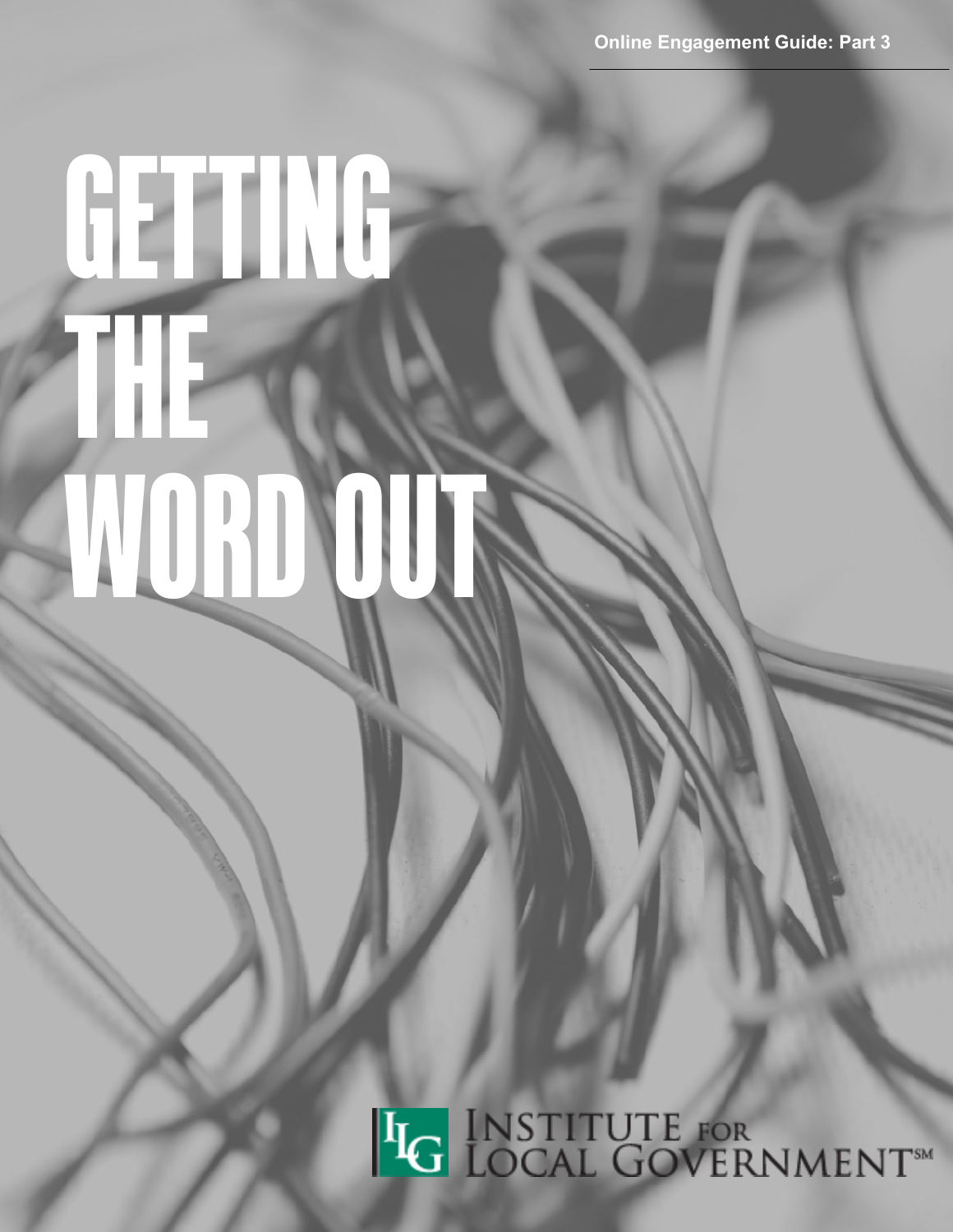

### Email Lists, Notification & Newsletters

- Check website software to see what capabilities already exist
- Decide what type of notification to use
- Make sure the notification system does not require duplicate subscriptions

### Blogs

- Consider if the blog will enable comments on posts vs. an info only approach
- Think through if it may be preferable to create a blog for the program or proposal vs. using an existing blog

### Social Media

- Social media can bring a large audience to an agency's information & meetings
- Some agencies create project or proposal specific Facebook pages
- Ability to re-use information but best to reformat it to fit each service's style and "vibe"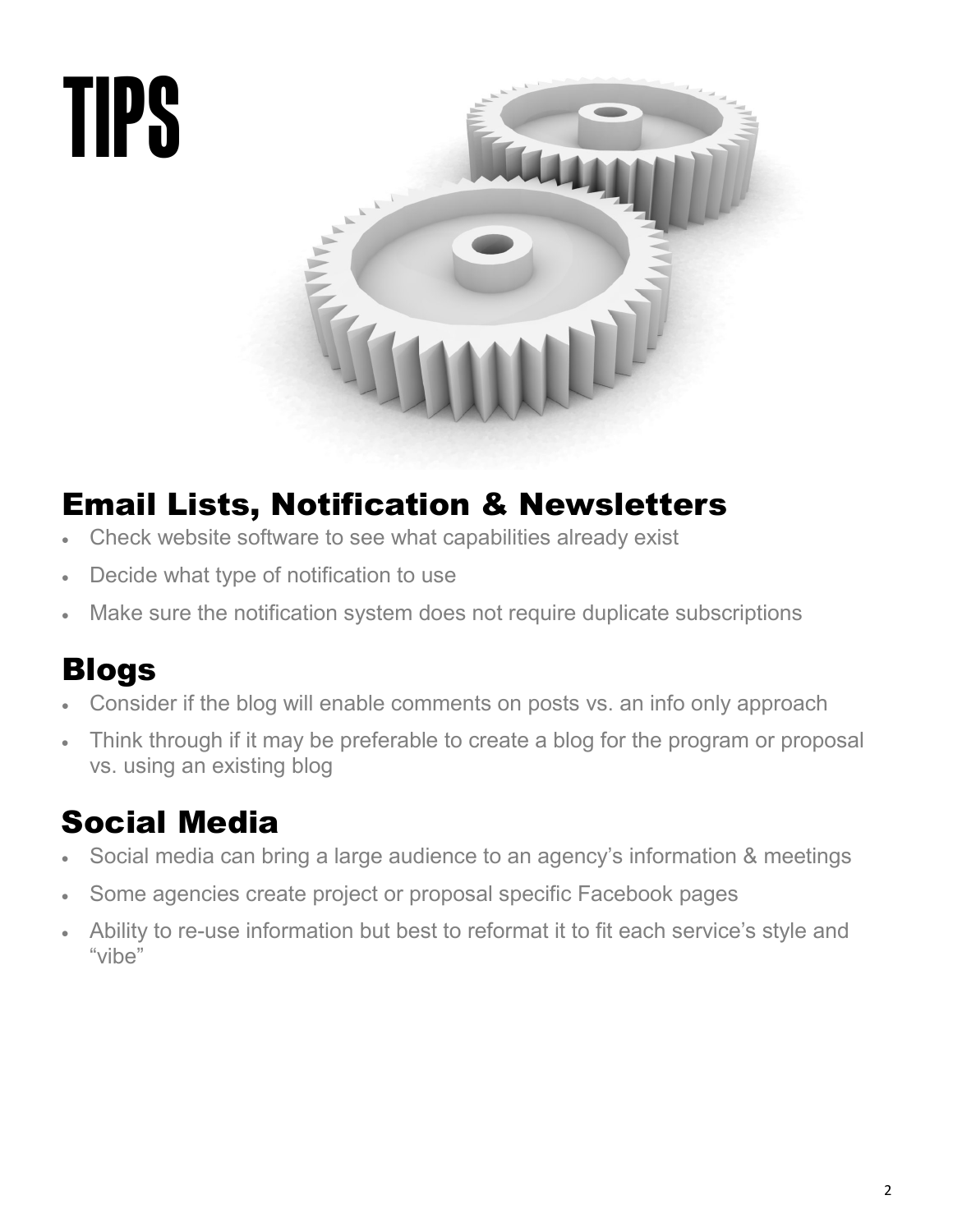Another key area to explore is technologies and tools that help get the word out to the public to further encourage participation and provide information updates. Many local government agencies have an opportunity to dramatically increase awareness of meeting and workshop opportunities along with updates to the proposals, documents and reports.

#### **About the Institute for Local Government**

ILG is the nonprofit 501(c)(3) research and education affiliate of the League of California Cities and the California State Association of Counties. For more information and to access the Institute's resources on Public Engagement and technology visit www.ca-ilg.org/public-engagement-technology. To access this

resource directly, go to www.ca-ilg.org/GettingtheWordOut.

- The Institute welcomes feedback on this resource:
- Email: info@ca-ilg.org Subject: Getting the Word Out
- Mail: 1400 K Street, Suite 205 Sacramento, CA 95814

Acknowledgements

Primary Author:

 Brian Moura, consultant to Local Government Agencies specializing in Management, Finance, Economic Development and Civic Engagement

The Institute is grateful to the following reviewers:

- Susan Stuart Clark, Civic Engagement Consultant
- Jasmine Frost, IT Manager City of San Carlos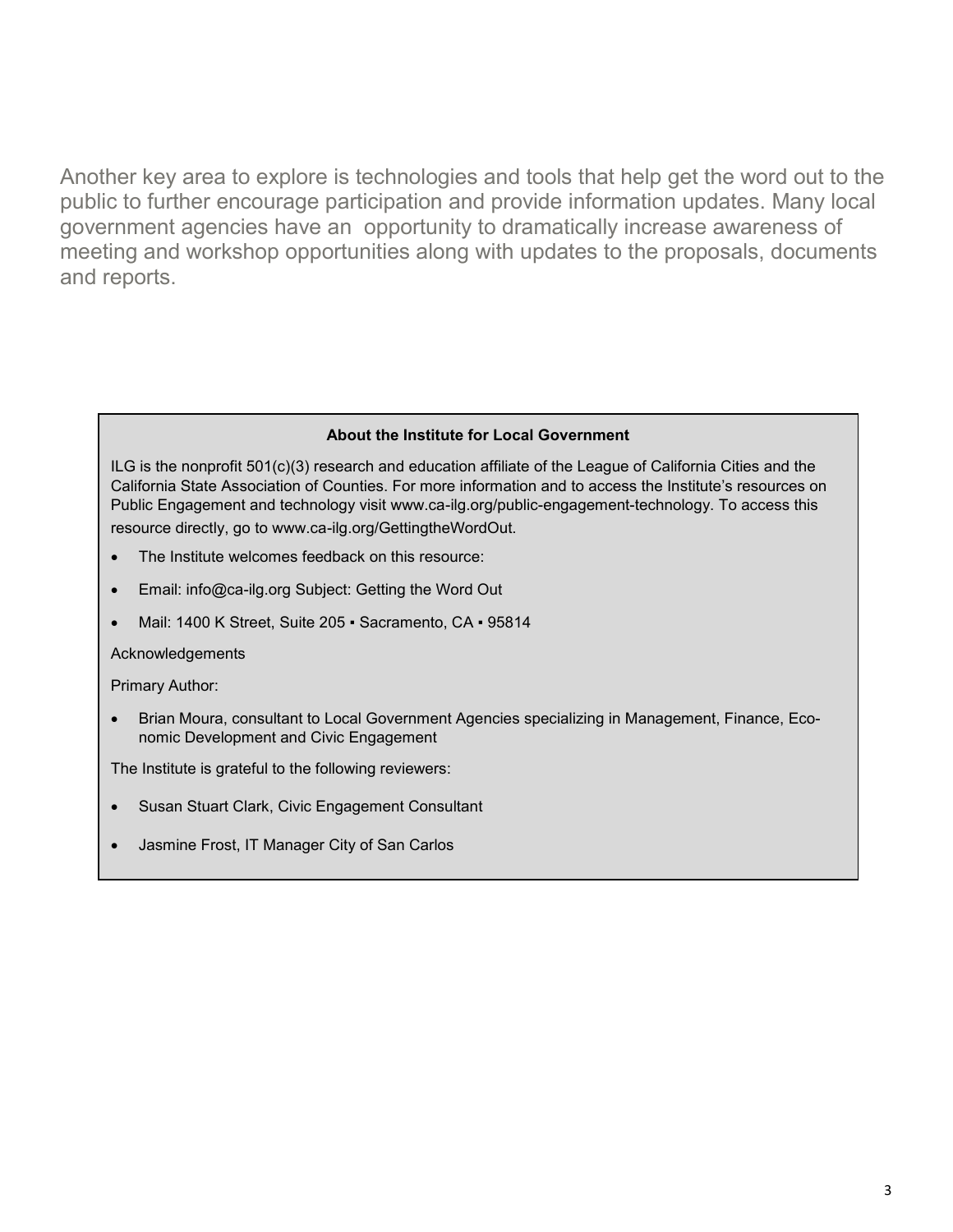# **SOME TRADITIONAL METHODS**

While the focus of this series is on public engagement and technology, traditional methods of getting the word out are often underutilized. This includes posting meeting and workshop dates and agendas at agency buildings, making meeting materials available in hard copy form at libraries or community centers, notices in the local newspapers, mailed notices to residents and quarterly printed newsletters or utility inserts mailed to residents.

All of these approaches work and help to share information. Using them in conjunction with additional options available with technology enables a city or county to reach more people in the multichannel approach to public engagement.

#### NOTIFICATIONS, EMAIL LISTS & NEWSLETTERS

Other ways that local agencies can get the word out about proposals and projects, materials and upcoming meetings include:

- Notification Software Some software programs notify interested parties that a web page or pages have new information on them – but it is up to the person being notified to figure out what has been added or changed. This is the simplest approach to notifications but may result in calls to the agency as subscribers to the updates may not know what was added or changed.
- Email Lists or Listserves These programs allow residents to subscribe to specific topics and types of documents. The software also allows the agency to add a brief write-up of each type of topic and document that can be subscribed to. Once the topic is updated or an article is added, the agency staff can cut and paste a description of the change, meeting or the document summary into an email notice. The next step is to check the list or lists that this material is sent to and the software does the rest.
- Custom Newsletters While the email list programs often allow you to enter text or an alert, the agency may want something more complete or elegant. In those cases, several vendors offer programs that provide a combination of custom newsletters and email list distribution and tracking. This is another excellent way to get the word out on a proposal or meeting.
- Sending Files & Documents **-** In some cases, the agency may want to send a file or document to a list of subscribers. In addition to the approaches listed above, which drive the resident to the agency website and document management systems, links to file, document or presentation itself can be provided. This can be an interesting option if the document(s) are very large or not on the website or in the document management system. Some of these products also provide information on how many subscribers have accessed the document and allow expiring access to the documents after the workshop or meeting date has passed.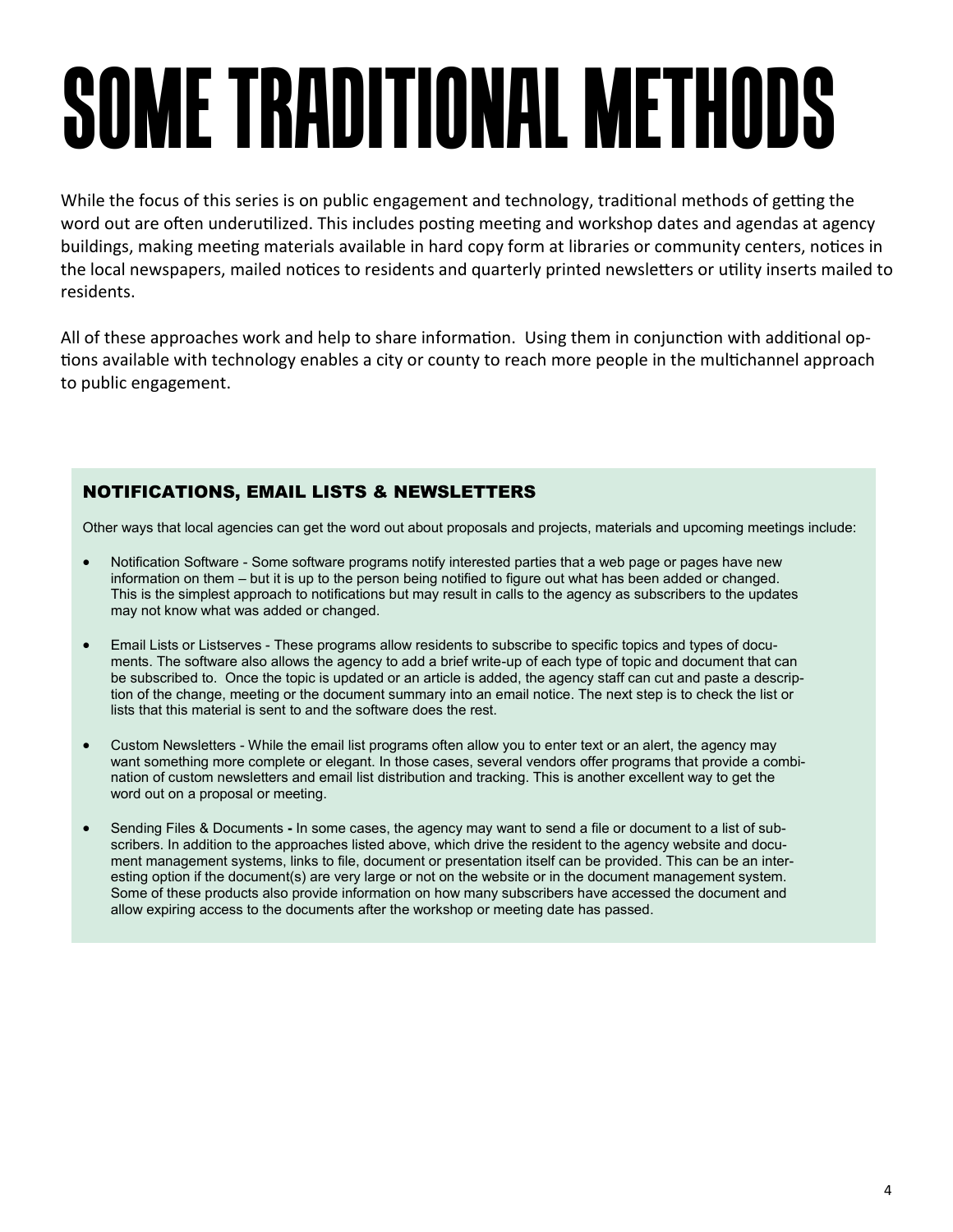#### WEBSITE

The first place to look at to disseminate information is websites. Website software for cities and counties often goes beyond basic features to include notification and distribution features. Key examples of these features worth considering:

- Headlines & News Website software usually allows an agency to feature major programs and initiatives in a brief story on the main or "home" page. Visitors to the website will be drawn to this information when they visit the main page and will learn about the proposals or meetings that are coming up.
- What's New Websites often have a "What's New" section that shows all of the pages or documents on the site that have been recently updated or added. Featuring new information on the proposal or meeting here will also draw attention for website visitors that check this section to see what is new.
- Project or Meeting Sections Local agencies can create sections on their website that list meetings for commissions and governing bodies as well as each proposed project or development and its progress.

### **BLOGS**

A blog provides a series of articles on a variety of topics. Each article in the blog has an issue date and title and can also have features including web links, photos, graphics, videos and calendars.

Blogs can often be developed as part of a website. Another option is to use vendor software that typically comes with blog hosting services. In some cases, a single blog per email address is provided free to encourage exploring the concept with more advanced features carrying a cost. It is also worth noting that the cost of operating a blog can be very low (in some cases under \$20 per month) with the vendor providing security, bandwidth and storage for that cost.

Local agencies can use blogs for a variety of purposes. In some cases, they share information from the newsletter that is issued by the city manager or county executive or provide links to the latest news releases from the agency. For other agencies, they highlight programs or events in a specific department like police or human resources.

One of the more interesting uses of an agency blog is to highlight a specific program or proposal and describe it in some detail. The [City Manager Blog](http://www.ci.atherton.ca.us/Blog.aspx?CID=1) in the Town of Atherton is a fine example of that approach.

When it comes to public engagement, an agency can use an existing blog to provide more details and explanation about an issue or program under discussion in that agency. The agency may also want to create a new blog that is specific to the proposal at hand to focus more attention on it and provide continuing updates.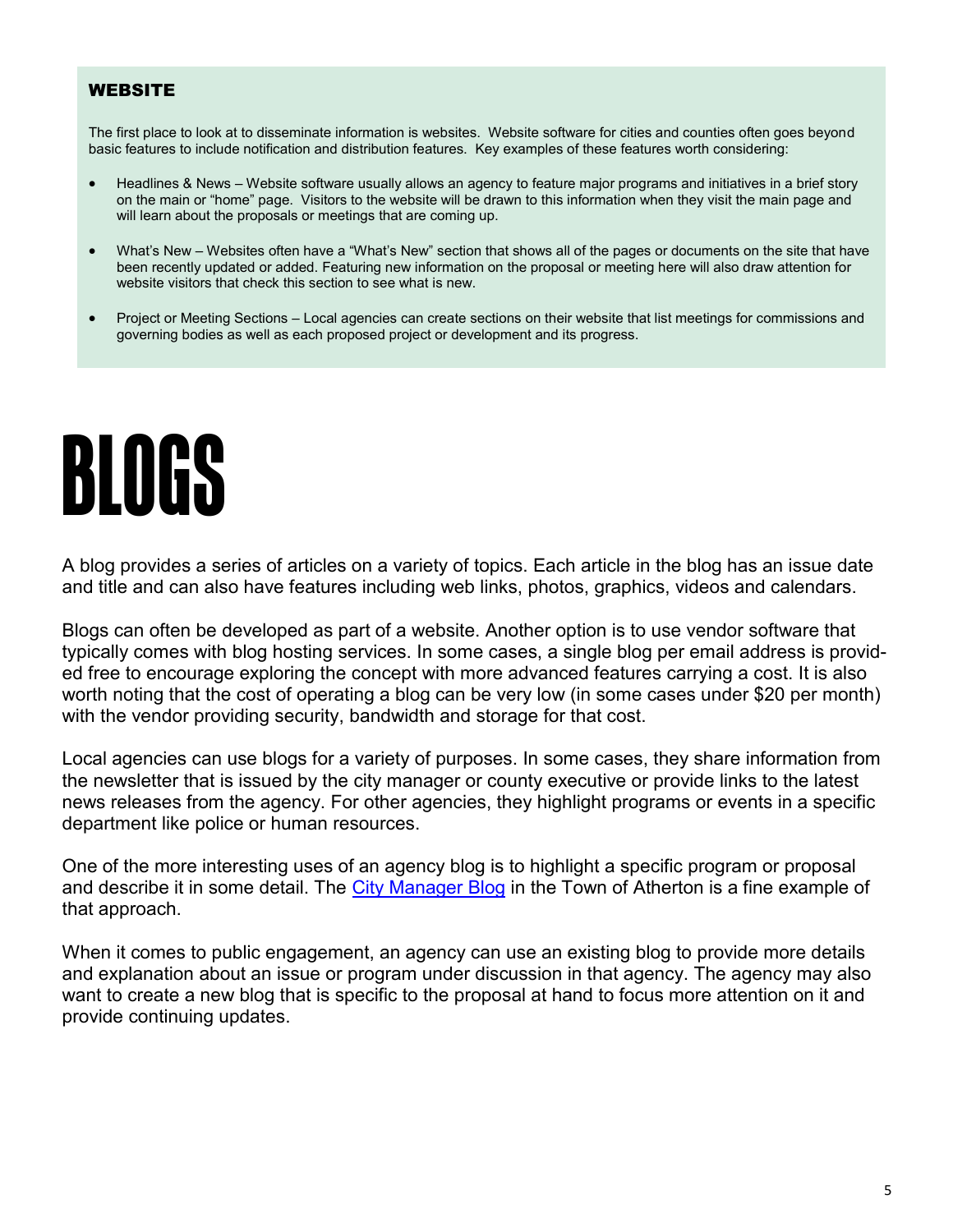## **SOCIAL MEDIA**

Social media services are another way to distribute information about proposals, projects, programs and meetings. This is increasingly true as more residents use smartphones, tablets, laptops and computers for information, news and to watch videos. For example, a Pew Research Center study found that 10% of people get their news today from Twitter while 30% get their news from Facebook. This demonstrates once again the importance of being multichannel and using different ways to distribute information.

While there are a number of social media services available to agencies, the three most commonly in use are Twitter, Facebook and Linkedin.

#### **TWITTER**

Twitter is referred to by some as a "micro blogging" service that features short updates. It has over 500 Million users worldwide.

Anyone can set up a Twitter account and begin posting messages at no cost. Messages or "tweets" are limited to 140 characters in length and focus on breaking news and updates. Photos may also be posted. Most agency twitter sites tend to be agency-wide in scope or to focus on areas like police, fire and other services.

It is important to use abbreviations and to link to more detailed source information on the agency web site and document management system to use Twitter to full effect. The posts can be created and read on a web browser or on a dedicated software program which offers additional features.

#### FACEBOOK

Facebook also focuses on short messages but it does not have a strict message limit like Twitter does. This enables agency messages and updates to use full sentences and be more conversational in tone. Facebook has over 1 Billion users worldwide.

Facebook users also enjoy photos and videos making the system a more visual medium. Agency Facebook pages tend to be agency-wide but also focus on key service areas involving events and services with Parks & Recreation being an especially effective area here. In some cases, agencies will create a dedicated Facebook page for a long-term initiative or annual program versus solely publicizing it on the agency Facebook page.

#### LINKEDIN

LinkedIn is a business-oriented social networking service and is mainly used for professional networking that now has more than 259 million members in over 200 countries worldwide. LinkedIn can be used to advertise agency job openings, connect with other local agencies and disseminate information to residents. LinkedIn now also supports the formation of interest groups. Local agencies can form groups on LinkedIn and use this channel to ensure the group members are kept informed through emails with updates to the group, including most talked about discussions within their professional circles.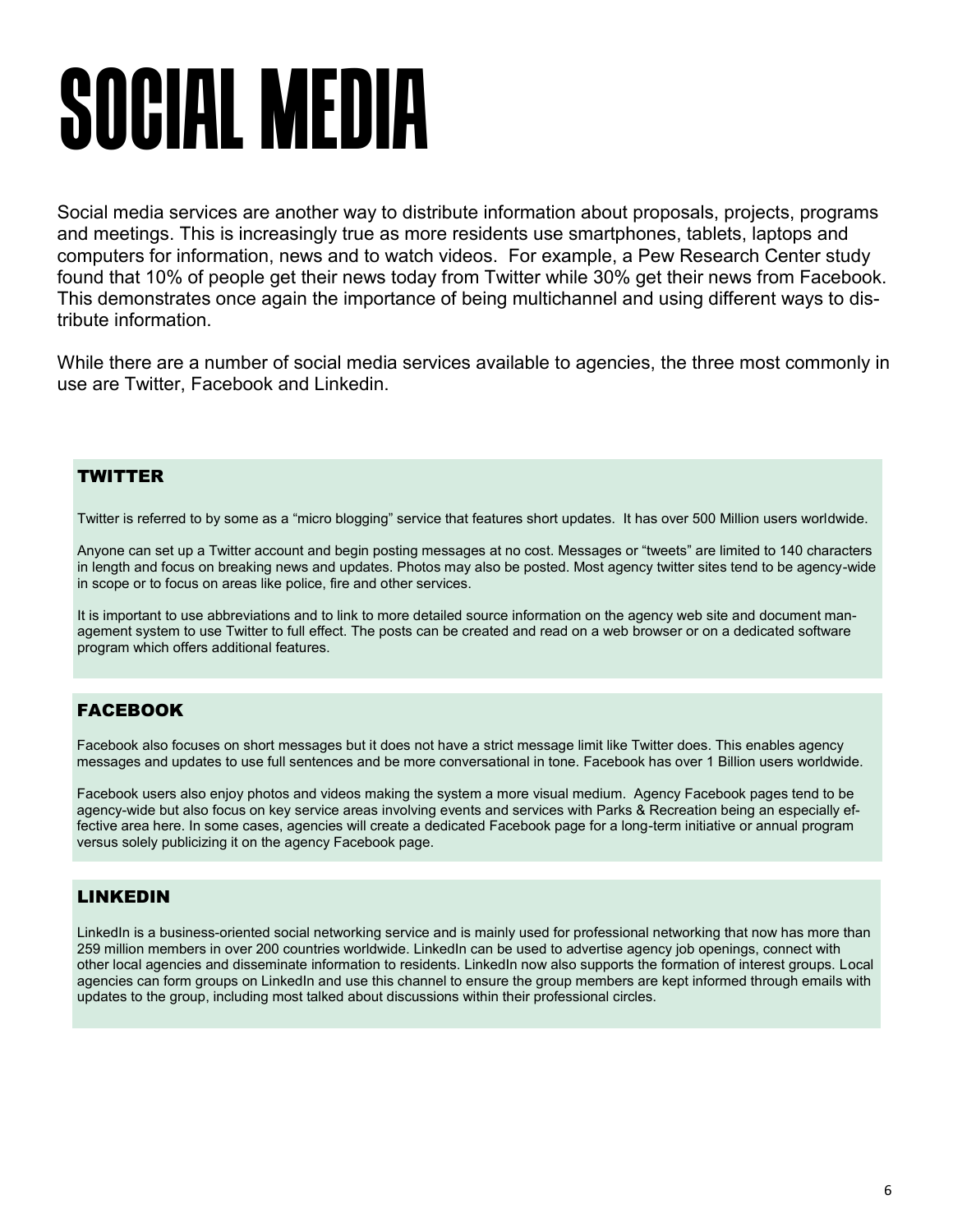### **SOCIAL MEDIA CONSIDERATIONS**

When using social media as part of a public engagement program, there are some things to keep in mind:

- As with in person engagement, it helps to go where people already are. Start by "listening" online to conversations taking place where people are thinking about issues related to yours.
- Meeting and workshop announcements do not tend to be big traffic drivers. It is best to add this information to existing sites that already have an audience.
- If possible, post project or program information on the agency's existing social media pages versus creating a new project-specific page. This will eliminate the need to build an audience for the site to be effective.
- Re-format announcements on meetings and the project or proposal for each site. The two services are different and there is an expectation that agency posts are not "just duplicating the website."
- Since social media outlets feature short messages and posts, make liberal use of links to the agency web site and document management system where the full detail of a proposal and complete reports, documents and visuals are stored. This allows the agency to drive residents that do not visit the website often to the source documents.
- Providing program visuals, graphics, photos and maps helps grab attention and interest.
- Some cities and counties retweet or repost stories of what their partners outside of local government are doing to help build a tone of collaboration.

Following these tips can result in more awareness among residents about the project or proposal under consideration. It will enhance a public engagement program and bring residents that may use the agency website sparingly, if at all, into the discussion. A goal that is well worth attaining.